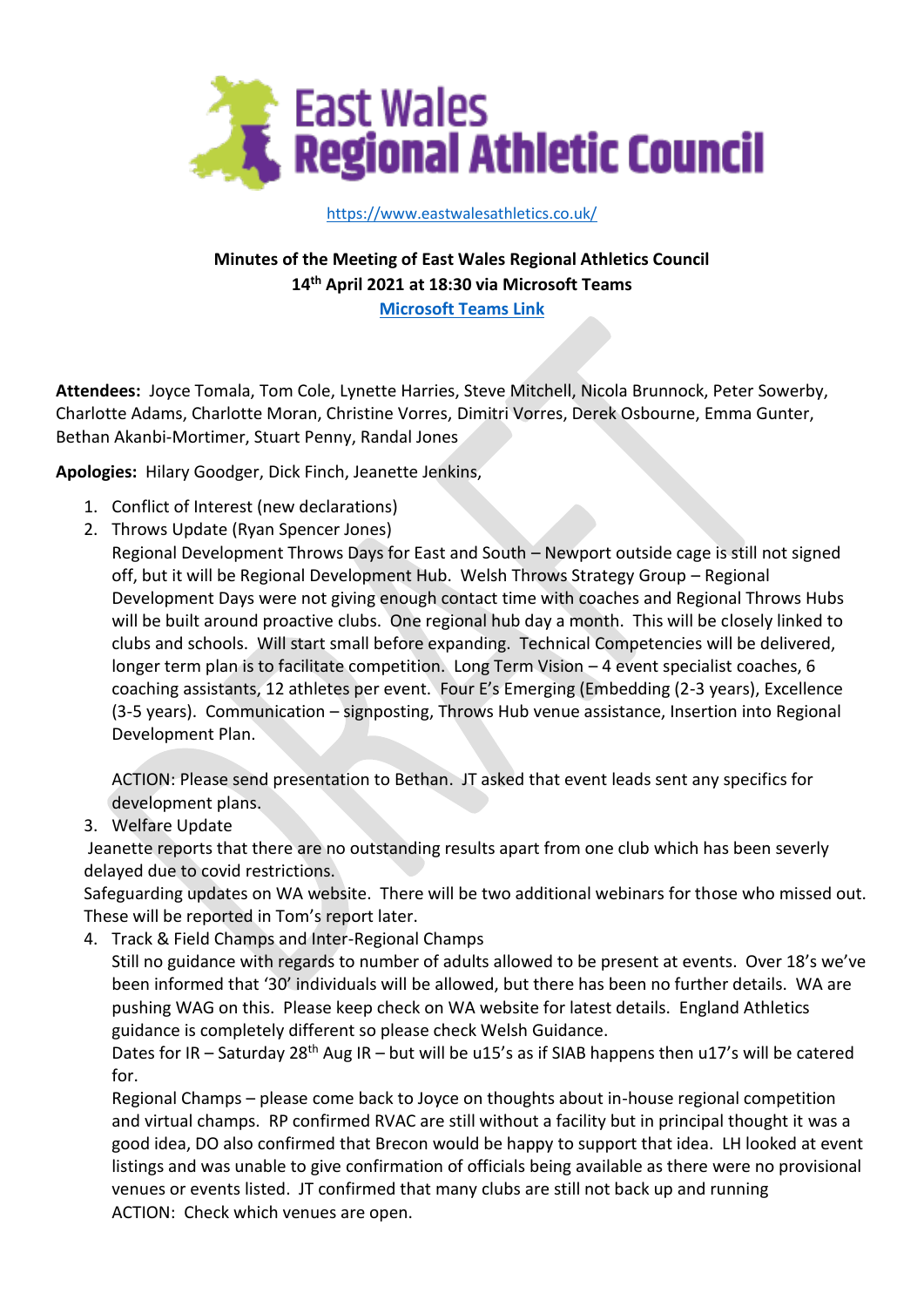## 5. Club Updates

i. Brecon AC (PS)

Club membership – pre-covid predominanetly Junior (170 member, 100 of whom are u15, a number of masters, but few u17.u20 and seniors). Over covid membership numbers halved. Emphasis and resources are mainly directed at junior athletes. Lack of opportunities past year for these junior athletes. Unsure whether the proposed changes to event specific competitions will have an impact on seniors. Track is hired from freedom leisure which has been quite difficult over the past year, over summer when restrictions lifted they are very able to produce covid guidelines, but this was very time consuming to get documents in order. Grant received from Sport Wales to cover additional costs. Venue costs went up due to less being able to use the track, equipment costs due to not being able to share, sanitiser etc. Strava helped with Road running side of club and virtual competitions were well received, it made this section more visible to the club but perhaps novelty is waring off. Present: replacement coach needed for u11 coach, discussions about 3-4-5 series, discussions about strengthening adult road running group. Been in touch with Blaenau Gwent and Aberdare about a triangular match  $-27<sup>th</sup>$  May, restrictions allowing. New Safeguarding Procedures have been updates, codes of conducts are being sent out with membership forms to be returned electronically.

RP suggested zoom catch up sessions, RVAC have held one for athlete welfare and it was very well received – it gave the athletes a chance to ask questions and let coaches know what they were doing before returning to training.

JT confirmed that there would be a zoom meeting either next week or early the week after around grants to enable competitions to restart, so look out for details in emails.

## ACTION: Send slides to Bethan

## ii. Chepstow Harriers

Since the lockdown in March last year, during complete lockdowns our five coaches have taken turns in sending a weekly email to all club members suggesting how runners could adapt that week's planned session to suit a solitary runner. This required coaches to use some imagination in varying the descriptions of recurring sessions, along with an explanation of the purpose of the session and advice on how each member might vary the intensity and duration of the session to fit into each individual's current training plan and fitness.

When the club was allowed to put on training, we followed the restrictions by:

On Tuesdays in the Summer we trained on the large Chepstow School playing field, maintaining the 2 metre distancing by marking off the field into 10 long strips, with three runners taking turns doing up-and-down 200 metre speed bursts, and keeping distance during a jog recovery away from the running area. This got to be very popular, so we started to put on two separate sessions with enough time between to allow for the first wave to vacate the field before the arrival of the second. These sessions were coach-intensive, so the coach of each wave would take part in the other wave. We also have a number of Leaders in Running Fitness who gain experience of running sessions and help in maintaining the recommended ratio of runners to coaches at 12:1.

On Tuesdays after the clocks changed and it got too dark to use the field, we couldn't use most of our traditional Winter locations because they were mainly located in housing estates. So we found locations that were safely lit but away from residential areas. None of these could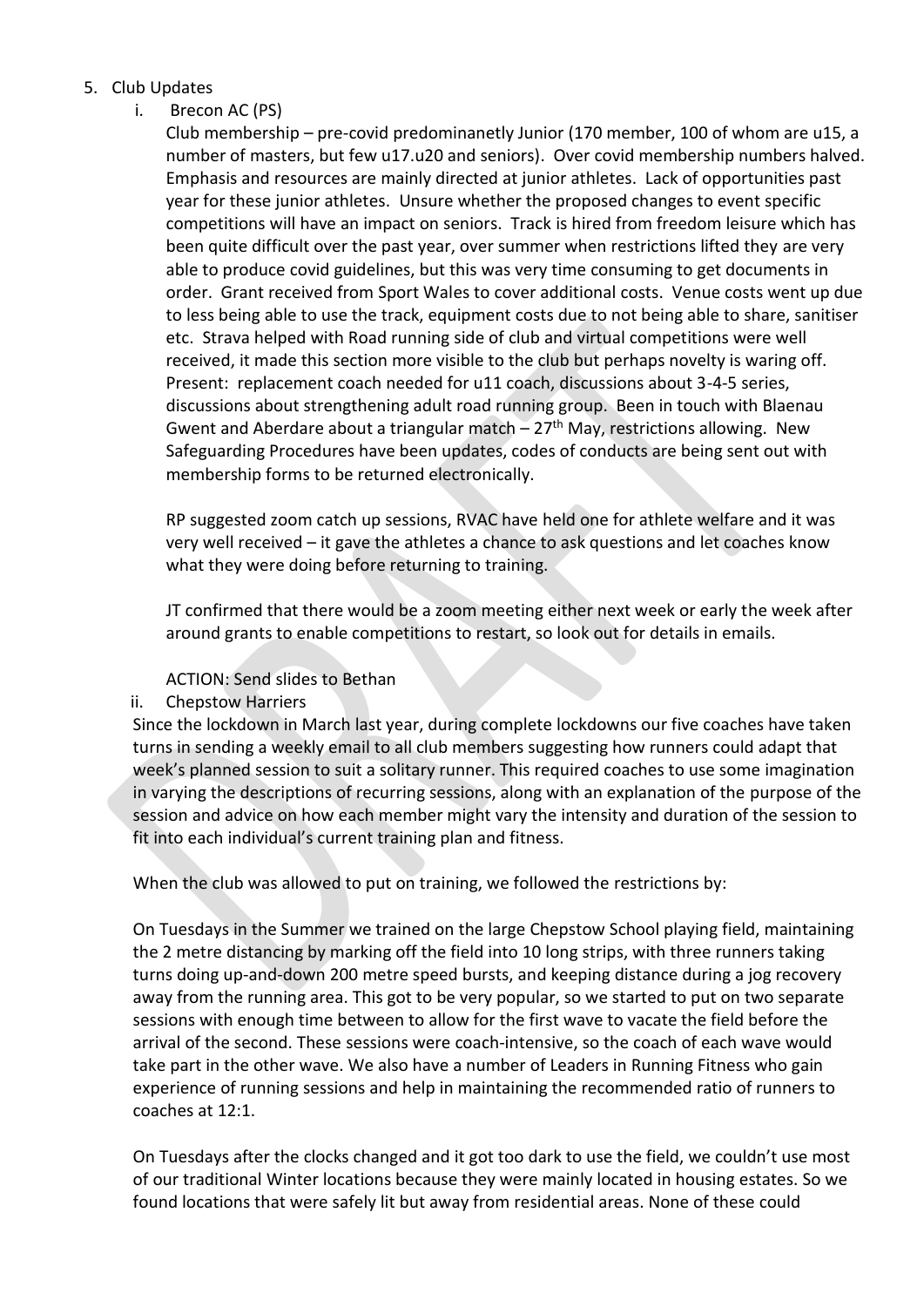accommodate as many as the 30 limit, so we had to offer two separate locations per evening. This was also coach-intensive Because the two sessions started at the same time, coaches and LiRFs might fit in their own training after the session finished.

On Thursdays, our traditional long run evenings, we offered two separate running times where maybe three or four groups of six were led by members who had attended the Covid leadership course. Groups set off at intervals with the faster groups going off first. We used identical routes for about a month each, but alternating the direction of the run for the sake of variety. All runners were bound to follow the set route exactly.

All training session slots had to be booked in advance, and members were given instructions to arrive just five minutes before the advertised start time and to line up 2 metres apart.

ACTION: Caerleon to give feedback at next meeting.

Update from SM – regional endurance event for u18's. Sunday 25<sup>th</sup> April. Venue is confirmed as Brecon. Emails will go out after meeting. Regional Development Activity – low key time trial events to build confidence before competitions officially start back up.

Email for South and East development events for u18's have gone out for Throws and Jumps.

- 6. Reports:
	- i. WA General Council (JT) see report sent out.
		- Reported concerns around Road Relays concerns, JT will be meeting with James Williams tomorrow and will feed back. Chris Moss will refer to UKA the fact there were no replies and he confirmed that RoSPA were responsible for it. Wales Sports Association have some really good information on risk assessments. LH confirmed that they can access Wales Sports Association through Sport Wales.
	- ii. Track & Field (JT) see report sent out Junior Club format competition, dates have been specified. Meetings will be held next week, it will be a run jump throw format. Officials survey will be sent out – it's really important that people respond as they are taking note of what is being said. Ideas for rule changes have to be with UKA by 31<sup>st</sup> July. Alun
	- Currie is coordinating responses, please send to JT. iii. Cross Country/Road (PS) –

Chris Jones gave feedback around Commonwealth Games, WA have been allocated small number of places and is lobbying for more numbers. Asked if there should be a Welsh Team for the Euro Cross Country which was supported.

RLP – WAG test events in June, assume limited numbers for the rest of the year, small interclub events most realistic option. Uncertainty and flexibility will be the way forward. Opportunities to compete in England and discussions around whether regional teams could be taken to English competitions. JT confirmed Dick Finch was the person responsible for organising previously.

Inter-Schools/Inter-Regional Combined Race

Committee consensus was that the positives outweighed any negatives based on members who were teachers, and have received positive feedback anecdotally. Will ask Welsh Schools committee to also comment and consider surveying. Acknowledged that over racing was focussed on the better teams. SM confirmed that feedback from Cardiff and Vale Schools was not positive and that they would not be taking part again. Derek felt that it was